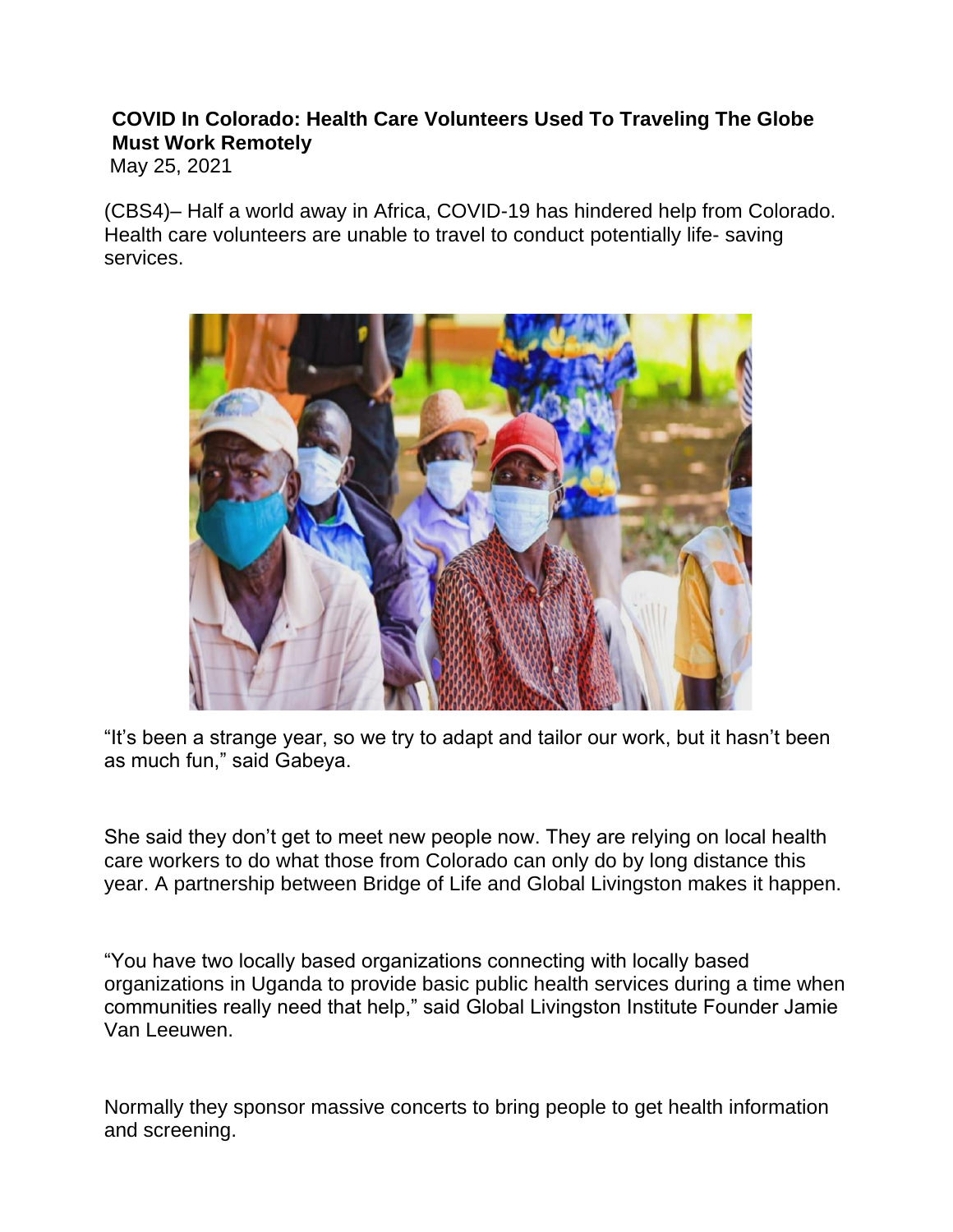

Chandler said they've worked around that, "Instead of having a giant concert that delivers them to thousands of people in a single day, we offer small health screenings in one location over a longer period of time."

"You have two locally based organizations connecting with locally based organizations in Uganda to provide basic public health services during a time when communities really need that help," said Global Livingston Institute Founder Jamie Van Leeuwen.

Normally they sponsor massive concerts to bring people to get health information and screening.

Chandler said they've worked around that, "Instead of having a giant concert that delivers them to thousands of people in a single day, we offer small health screenings in one location over a longer period of time."